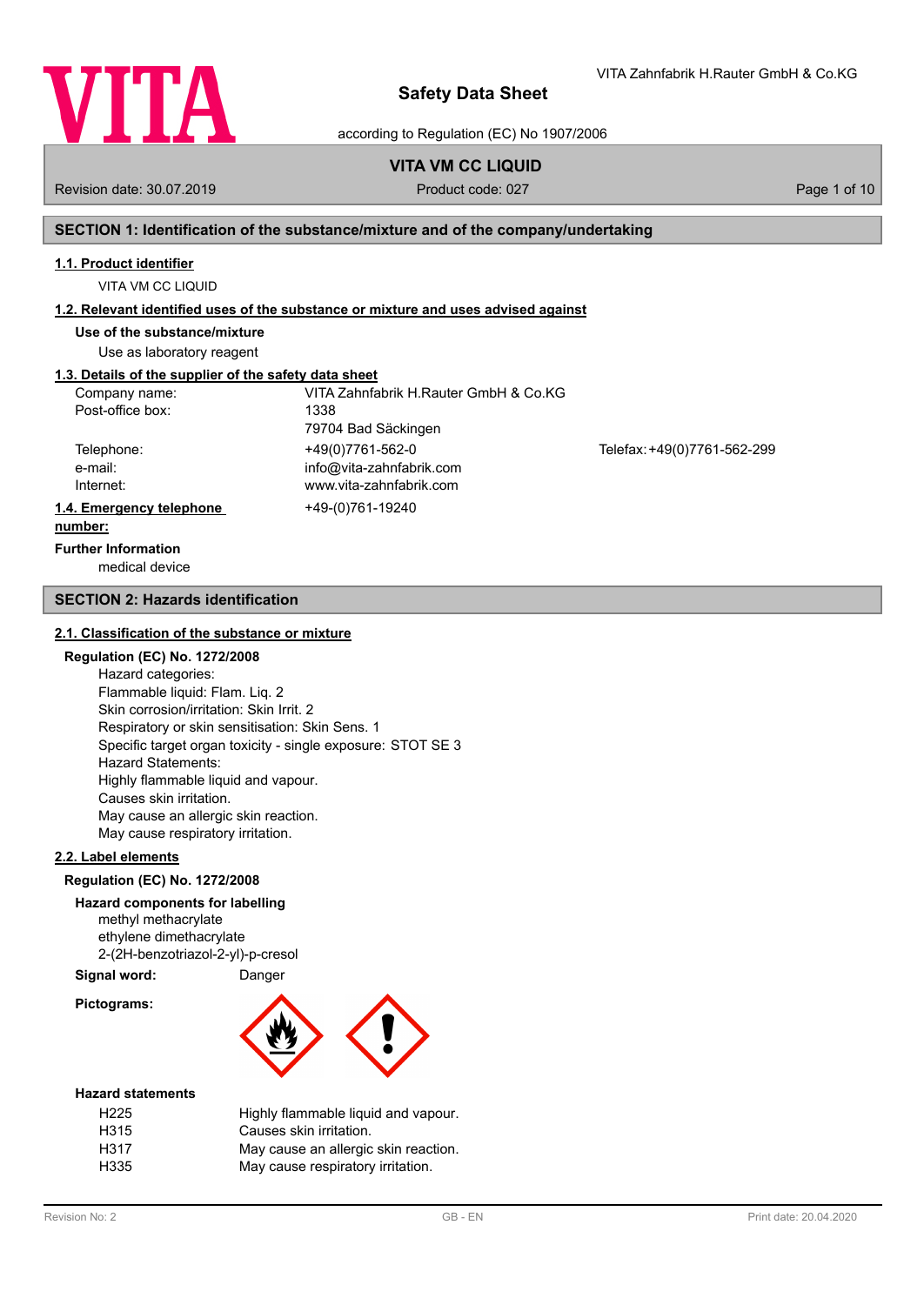

## according to Regulation (EC) No 1907/2006

# **VITA VM CC LIQUID**

Revision date: 30.07.2019 **Product code: 027** Product code: 027 **Page 2 of 10** 

## **Precautionary statements**

| P <sub>210</sub> | Keep away from heat, hot surfaces, sparks, open flames and other ignition sources. No |
|------------------|---------------------------------------------------------------------------------------|
|                  | smoking.                                                                              |
| P260             | Do not breathe dust/fume/gas/mist/vapours/spray.                                      |
| P280             | Wear protective gloves/protective clothing/eye protection/face protection.            |
| P403+P235        | Store in a well-ventilated place. Keep cool.                                          |
|                  |                                                                                       |

#### **2.3. Other hazards**

No information available.

## **SECTION 3: Composition/information on ingredients**

## **3.2. Mixtures**

### **Hazardous components**

| <b>CAS No</b> | Chemical name                                                                                       |                 | Quantity         |            |
|---------------|-----------------------------------------------------------------------------------------------------|-----------------|------------------|------------|
|               | EC No                                                                                               | <b>Index No</b> | <b>REACH No</b>  |            |
|               | <b>GHS Classification</b>                                                                           |                 |                  |            |
| 80-62-6       | methyl methacrylate                                                                                 |                 |                  | $75 - 80%$ |
|               | 201-297-1                                                                                           | 607-035-00-6    | 01-2119452498-28 |            |
|               | Flam. Lig. 2, Skin Irrit. 2, Skin Sens. 1, STOT SE 3; H225 H315 H317 H335                           |                 |                  |            |
| 97-90-5       | ethylene dimethacrylate                                                                             |                 |                  | $15 - 20%$ |
|               | 202-617-2                                                                                           | 607-114-00-5    | 01-2119965172-38 |            |
|               | Skin Sens. 1, STOT SE 3; H317 H335                                                                  |                 |                  |            |
| 99-97-8       | N,N-dimethyl-p-toluidine                                                                            |                 |                  | $1 - 5\%$  |
|               | 202-805-4                                                                                           | 612-056-00-9    |                  |            |
|               | Acute Tox. 3, Acute Tox. 3, Acute Tox. 3, STOT RE 2, Aquatic Chronic 3; H331 H311 H301 H373<br>H412 |                 |                  |            |
| 131-57-7      | 2-Hydroxy-4-methoxy benzophenone                                                                    |                 |                  | < 1 %      |
|               |                                                                                                     |                 |                  |            |
|               | Aquatic Acute 1, Aquatic Chronic 2; H400 H411                                                       |                 |                  |            |
| 2440-22-4     | 2-(2H-benzotriazol-2-yl)-p-cresol                                                                   |                 |                  | < 1 %      |
|               | 219-470-5                                                                                           |                 | 01-2119583811-34 |            |
|               | Skin Sens. 1, Aquatic Chronic 4; H317 H413                                                          |                 |                  |            |
| 868-77-9      | 2-hydroxyethyl methacrylate                                                                         |                 |                  | < 1 %      |
|               | 212-782-2                                                                                           | 607-124-00-X    |                  |            |
|               | Skin Irrit. 2, Eye Irrit. 2, Skin Sens. 1; H315 H319 H317                                           |                 |                  |            |
| 80-62-6       | methyl methacrylate; methyl 2-methylprop-2-enoate; methyl 2-methylpropenoate                        |                 |                  | < 1 %      |
|               | 201-297-1                                                                                           | 607-035-00-6    |                  |            |
|               | Flam. Liq. 2, Skin Irrit. 2, Skin Sens. 1, STOT SE 3; H225 H315 H317 H335                           |                 |                  |            |

Full text of H and EUH statements: see section 16.

## **SECTION 4: First aid measures**

## **4.1. Description of first aid measures**

### **After inhalation**

Provide fresh air. When in doubt or if symptoms are observed, get medical advice.

#### **After contact with skin**

After contact with skin, wash immediately with plenty of water and soap. Take off immediately all contaminated clothing and wash it before reuse. Medical treatment necessary. After contact with skin, wash immediately with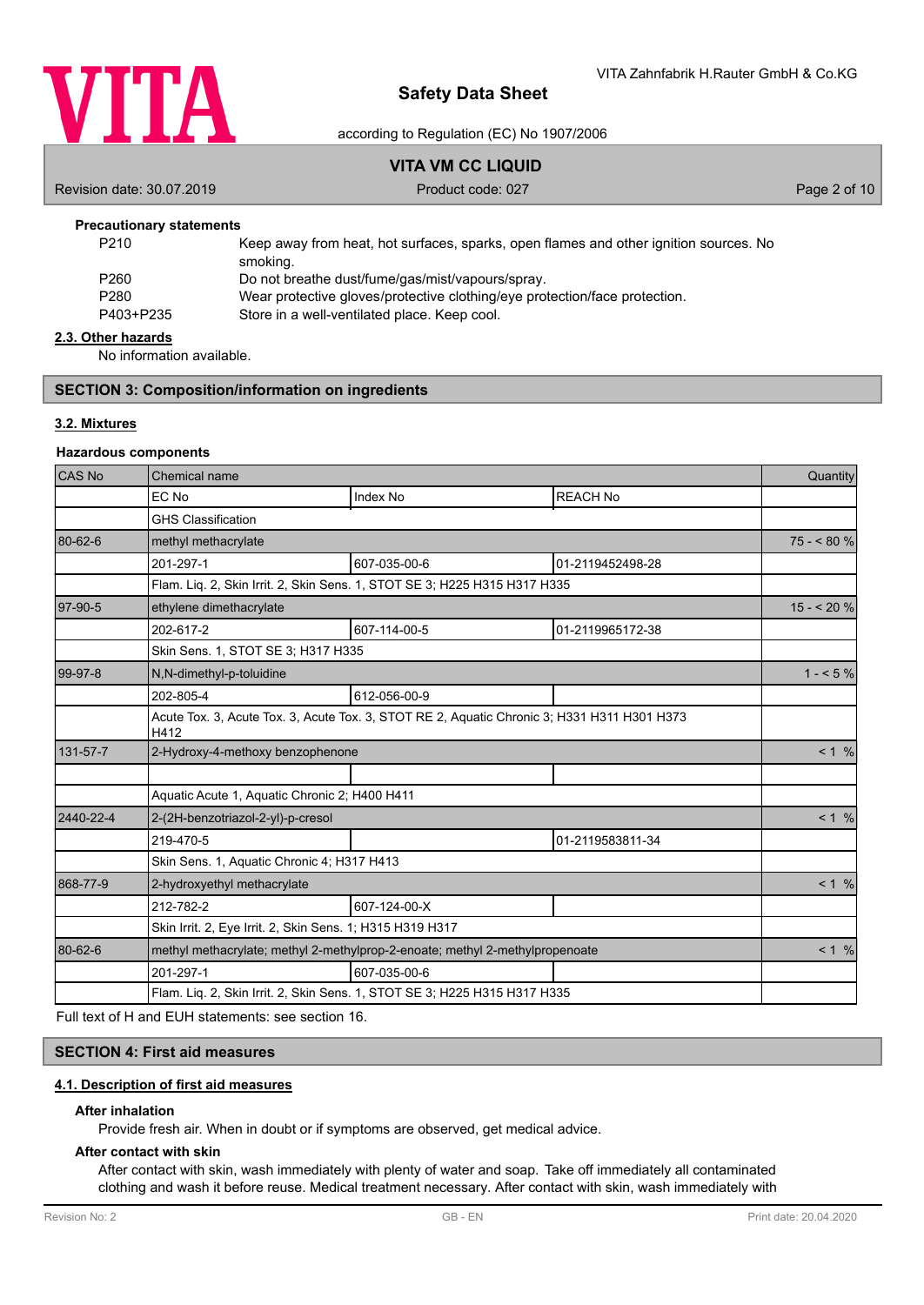

according to Regulation (EC) No 1907/2006

# **VITA VM CC LIQUID**

Revision date: 30.07.2019 **Product code: 027** Page 3 of 10

plenty of water and soap.

## **After contact with eyes**

After contact with the eyes, rinse with water with the eyelids open for a sufficient length of time, then consult an ophthalmologist immediately.

#### **After ingestion**

Rinse mouth immediately and drink plenty of water.

## **4.2. Most important symptoms and effects, both acute and delayed**

No information available.

## **4.3. Indication of any immediate medical attention and special treatment needed**

Treat symptomatically.

## **SECTION 5: Firefighting measures**

## **5.1. Extinguishing media**

#### **Suitable extinguishing media**

Carbon dioxide (CO2), Foam, Extinguishing powder.

#### **Unsuitable extinguishing media**

**Water** 

## **5.2. Special hazards arising from the substance or mixture**

Highly flammable. Vapours can form explosive mixtures with air.

### **5.3. Advice for firefighters**

Wear a self-contained breathing apparatus and chemical protective clothing. Full protection suit.

#### **Additional information**

Use water spray jet to protect personnel and to cool endangered containers. Suppress gases/vapours/mists with water spray jet. Collect contaminated fire extinguishing water separately. Do not allow entering drains or surface water.

## **SECTION 6: Accidental release measures**

### **6.1. Personal precautions, protective equipment and emergency procedures**

Remove all sources of ignition. Provide adequate ventilation. Do not breathe gas/fumes/vapour/spray. Avoid contact with skin, eyes and clothes. Use personal protection equipment.

## **6.2. Environmental precautions**

Do not allow uncontrolled discharge of product into the environment. Explosion risk.

### **6.3. Methods and material for containment and cleaning up**

Absorb with liquid-binding material (e.g. sand, diatomaceous earth, acid- or universal binding agents). Treat the recovered material as prescribed in the section on waste disposal.

## **6.4. Reference to other sections**

Safe handling: see section 7 Personal protection equipment: see section 8 Disposal: see section 13

## **SECTION 7: Handling and storage**

## **7.1. Precautions for safe handling**

#### **Advice on safe handling**

If handled uncovered, arrangements with local exhaust ventilation have to be used. Do not breathe gas/fumes/vapour/spray.

#### **Advice on protection against fire and explosion**

Keep away from sources of ignition - No smoking. Take precautionary measures against static discharges. Vapours can form explosive mixtures with air.

#### **7.2. Conditions for safe storage, including any incompatibilities**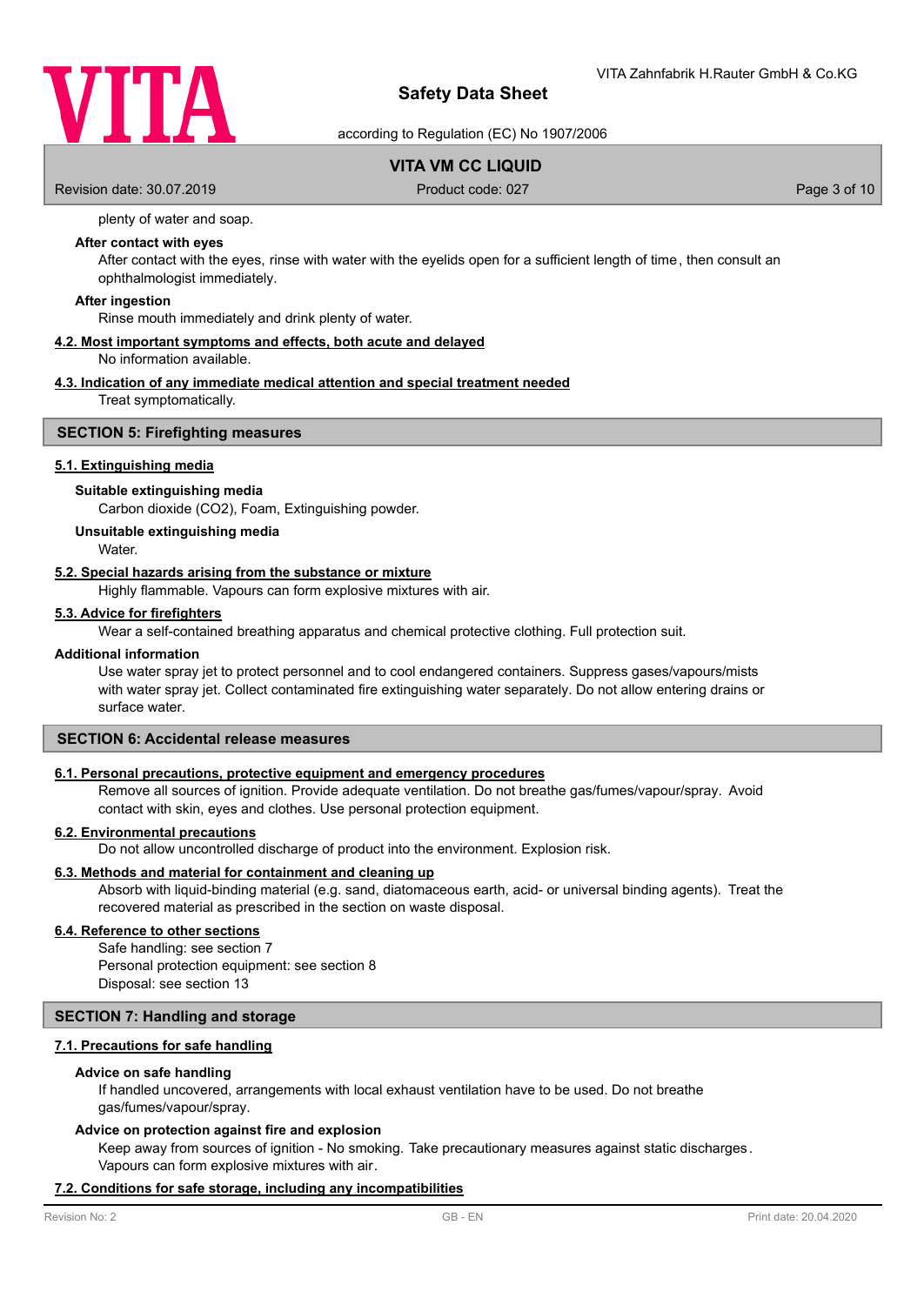

according to Regulation (EC) No 1907/2006

# **VITA VM CC LIQUID**

Revision date: 30.07.2019 **Product code: 027** Page 4 of 10

## **Requirements for storage rooms and vessels**

Keep container tightly closed. Keep locked up. Store in a place accessible by authorized persons only. Provide adequate ventilation as well as local exhaustion at critical locations. Keep in a cool, well-ventilated place. Keep away from heat, hot surfaces, sparks, open flames and other ignition sources. No smoking.

### **Hints on joint storage**

Do not store together with: Oxidizing agent. Pyrophoric or self-heating substances.

### **7.3. Specific end use(s)**

Use as laboratory reagent

## **SECTION 8: Exposure controls/personal protection**

## **8.1. Control parameters**

### **Exposure limits (EH40)**

| CAS No  | Substance           | ppm  | mq/m <sup>3</sup> | fibres/mll | Category      | Origin     |
|---------|---------------------|------|-------------------|------------|---------------|------------|
| 80-62-6 | Methyl methacrylate | 50   | 208l              |            | TWA(8 h)      | <b>WEL</b> |
|         |                     | 100l | 416               |            | STEL (15 min) | WEL        |

#### **8.2. Exposure controls**



### **Appropriate engineering controls**

If handled uncovered, arrangements with local exhaust ventilation have to be used. Do not breathe gas/fumes/vapour/spray.

#### **Protective and hygiene measures**

Remove contaminated, saturated clothing immediately. Draw up and observe skin protection programme. Wash hands and face before breaks and after work and take a shower if necessary . When using do not eat, drink, smoke, sniff.

### **Eye/face protection**

Wear eye protection/face protection. Wear eye/face protection.

### **Hand protection**

When handling with chemical substances, protective gloves must be worn with the CE-label including the four control digits. The quality of the protective gloves resistant to chemicals must be chosen as a function of the specific working place concentration and quantity of hazardous substances. For special purposes, it is recommended to check the resistance to chemicals of the protective gloves mentioned above together with the supplier of these gloves. Recommended glove articles KCL Camatril, Butoject Breakthrough time (maximum wearing time) NBR (Nitrile rubber) 10 min Butyl caoutchouc (butyl rubber) 60 min

### **Skin protection**

Wear suitable protective clothing.

### **Respiratory protection**

Provide adequate ventilation as well as local exhaustion at critical locations.

### **SECTION 9: Physical and chemical properties**

### **9.1. Information on basic physical and chemical properties**

| Physical state: | Liquid         |
|-----------------|----------------|
| Colour:         | colourless     |
| Odour:          | characteristic |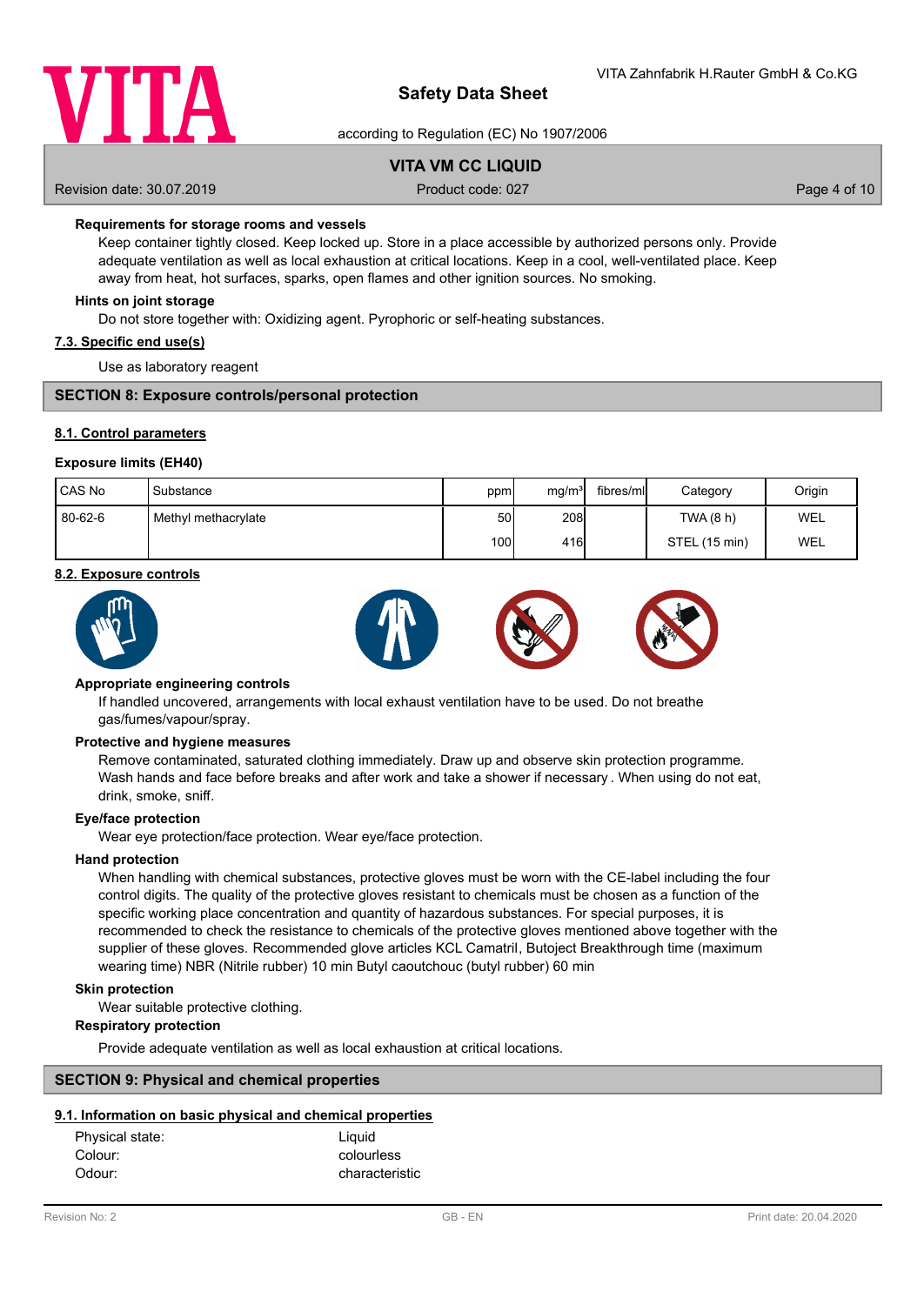

## according to Regulation (EC) No 1907/2006

| <b>VITA VM CC LIQUID</b>                                      |                     |              |  |  |  |
|---------------------------------------------------------------|---------------------|--------------|--|--|--|
| Revision date: 30.07.2019                                     | Product code: 027   | Page 5 of 10 |  |  |  |
| pH-Value:                                                     | not determined      |              |  |  |  |
| Changes in the physical state                                 |                     |              |  |  |  |
| Melting point:                                                | not determined      |              |  |  |  |
| Initial boiling point and boiling range:                      | 93 °C               |              |  |  |  |
| Flash point:                                                  | $<$ 12 $^{\circ}$ C |              |  |  |  |
| <b>Flammability</b>                                           |                     |              |  |  |  |
| Solid:                                                        | not applicable      |              |  |  |  |
| Gas:                                                          | not applicable      |              |  |  |  |
| <b>Explosive properties</b><br>The product is not: Explosive. |                     |              |  |  |  |
| Lower explosion limits:                                       | 2,1 vol. %          |              |  |  |  |
| Upper explosion limits:                                       | 12,5 vol. %         |              |  |  |  |
| Ignition temperature:                                         | 430 °C              |              |  |  |  |
| <b>Auto-ignition temperature</b>                              |                     |              |  |  |  |
| Solid:                                                        | not applicable      |              |  |  |  |
| Gas:                                                          | not applicable      |              |  |  |  |
| Decomposition temperature:                                    | not determined      |              |  |  |  |
| <b>Oxidizing properties</b><br>Not oxidising.                 |                     |              |  |  |  |
| Vapour pressure:                                              | <=1100 hPa          |              |  |  |  |
| (at 50 $^{\circ}$ C)<br>Vapour pressure:                      | 64 hPa              |              |  |  |  |
| (at 50 $^{\circ}$ C)                                          |                     |              |  |  |  |
| Density:                                                      | not determined      |              |  |  |  |
| Water solubility:                                             | No                  |              |  |  |  |
| Solubility in other solvents<br>not determined                |                     |              |  |  |  |
| Partition coefficient:                                        | not determined      |              |  |  |  |
| Vapour density:                                               | not determined      |              |  |  |  |
| Evaporation rate:                                             | not determined      |              |  |  |  |
| 9.2. Other information                                        |                     |              |  |  |  |
| Solid content:                                                | 0,0%                |              |  |  |  |

## **SECTION 10: Stability and reactivity**

## **10.1. Reactivity**

Highly flammable.

# **10.2. Chemical stability**

The product is stable under storage at normal ambient temperatures.

## **10.3. Possibility of hazardous reactions**

No known hazardous reactions.

## **10.4. Conditions to avoid**

Keep away from sources of heat (e.g. hot surfaces), sparks and open flames. Vapours can form explosive mixtures with air.

## **10.5. Incompatible materials**

No information available.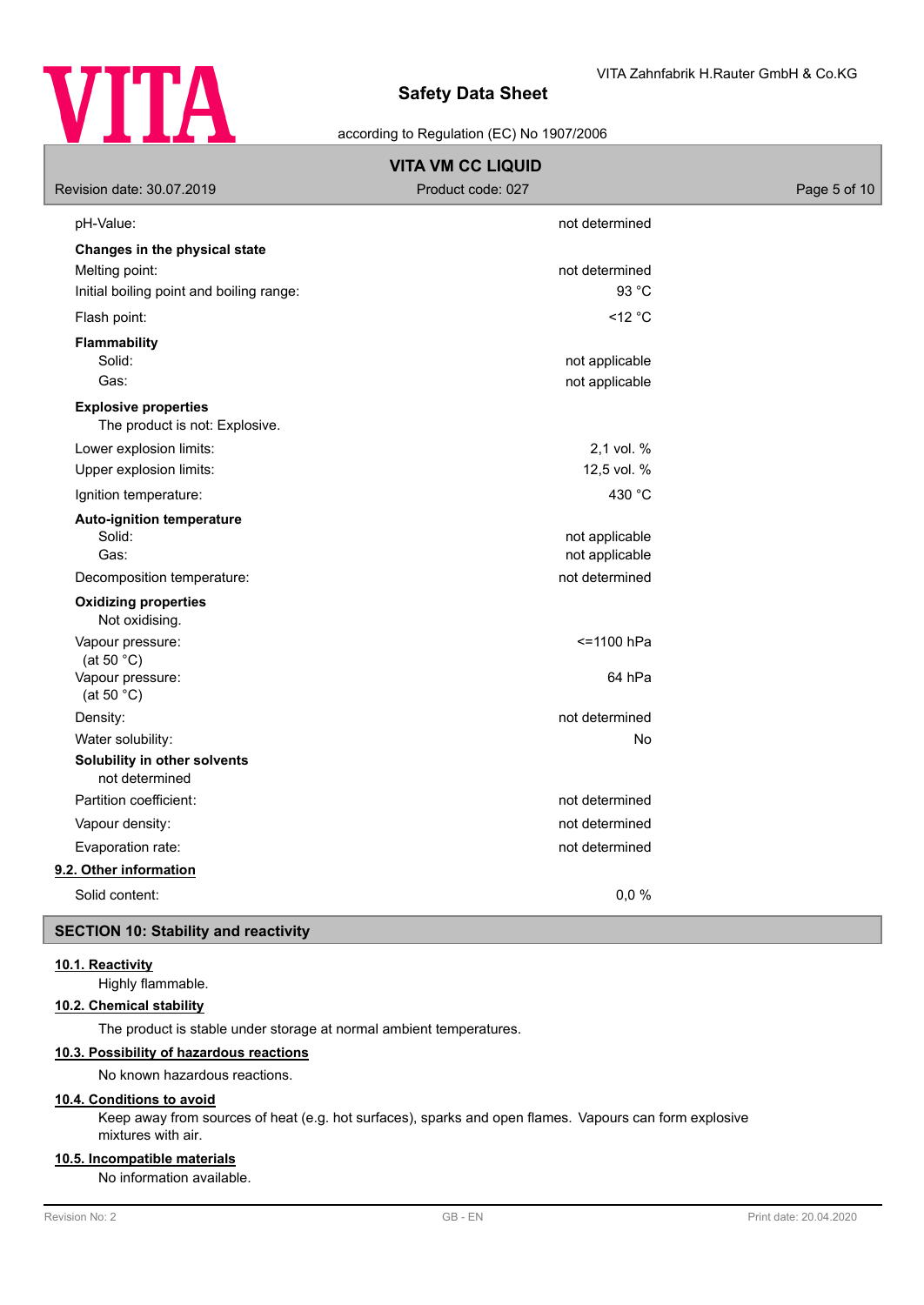

according to Regulation (EC) No 1907/2006

# **VITA VM CC LIQUID**

Revision date: 30.07.2019 **Product code: 027** Page 6 of 10

## **10.6. Hazardous decomposition products**

No known hazardous decomposition products.

## **SECTION 11: Toxicological information**

## **11.1. Information on toxicological effects**

#### **Acute toxicity**

Based on available data, the classification criteria are not met.

| CAS No    | Chemical name                     |                     |            |                                                                              |                   |        |
|-----------|-----------------------------------|---------------------|------------|------------------------------------------------------------------------------|-------------------|--------|
|           | Exposure route                    | <b>I</b> Dose       |            | Species                                                                      | Source            | Method |
| 80-62-6   | methyl methacrylate               |                     |            |                                                                              |                   |        |
|           | dermal                            | LD50<br>mg/kg       | > 5000     |                                                                              |                   |        |
| 97-90-5   | ethylene dimethacrylate           |                     |            |                                                                              |                   |        |
|           | dermal                            | LD50<br>mg/kg       | 3300       |                                                                              |                   |        |
| 99-97-8   | N,N-dimethyl-p-toluidine          |                     |            |                                                                              |                   |        |
|           | oral                              | <b>ATE</b><br>mg/kg | 100        |                                                                              |                   |        |
|           | dermal                            | <b>ATE</b><br>mg/kg | 300        |                                                                              |                   |        |
|           | inhalation vapour                 | <b>ATE</b>          | $3$ mg/l   |                                                                              |                   |        |
|           | inhalation aerosol                | <b>ATE</b>          | $0,5$ mg/l |                                                                              |                   |        |
| 2440-22-4 | 2-(2H-benzotriazol-2-yl)-p-cresol |                     |            |                                                                              |                   |        |
|           | dermal                            | LD50<br>mg/kg       | >2000      | Ratte                                                                        | <b>Hersteller</b> |        |
| 868-77-9  | 2-hydroxyethyl methacrylate       |                     |            |                                                                              |                   |        |
|           | oral                              | LD50<br>mg/kg       | 5050       | Rat                                                                          |                   |        |
| 80-62-6   |                                   |                     |            | methyl methacrylate; methyl 2-methylprop-2-enoate; methyl 2-methylpropenoate |                   |        |
|           | dermal                            | LD50<br>mg/kg       | >5000      |                                                                              |                   |        |

### **Irritation and corrosivity**

#### Causes skin irritation.

Serious eye damage/eye irritation: Based on available data, the classification criteria are not met.

#### **Sensitising effects**

May cause an allergic skin reaction. (methyl methacrylate; ethylene dimethacrylate; 2- (2H-benzotriazol-2-yl)-p-cresol; 2-hydroxyethyl methacrylate; methyl methacrylate; methyl 2-methylprop-2-enoate; methyl 2-methylpropenoate)

## **Carcinogenic/mutagenic/toxic effects for reproduction**

Based on available data, the classification criteria are not met.

## **STOT-single exposure**

May cause respiratory irritation. (methyl methacrylate; ethylene dimethacrylate)

## **STOT-repeated exposure**

Based on available data, the classification criteria are not met.

### **Aspiration hazard**

Based on available data, the classification criteria are not met.

## **Additional information on tests**

The mixture is classified as hazardous according to regulation (EC) No 1272/2008 [CLP].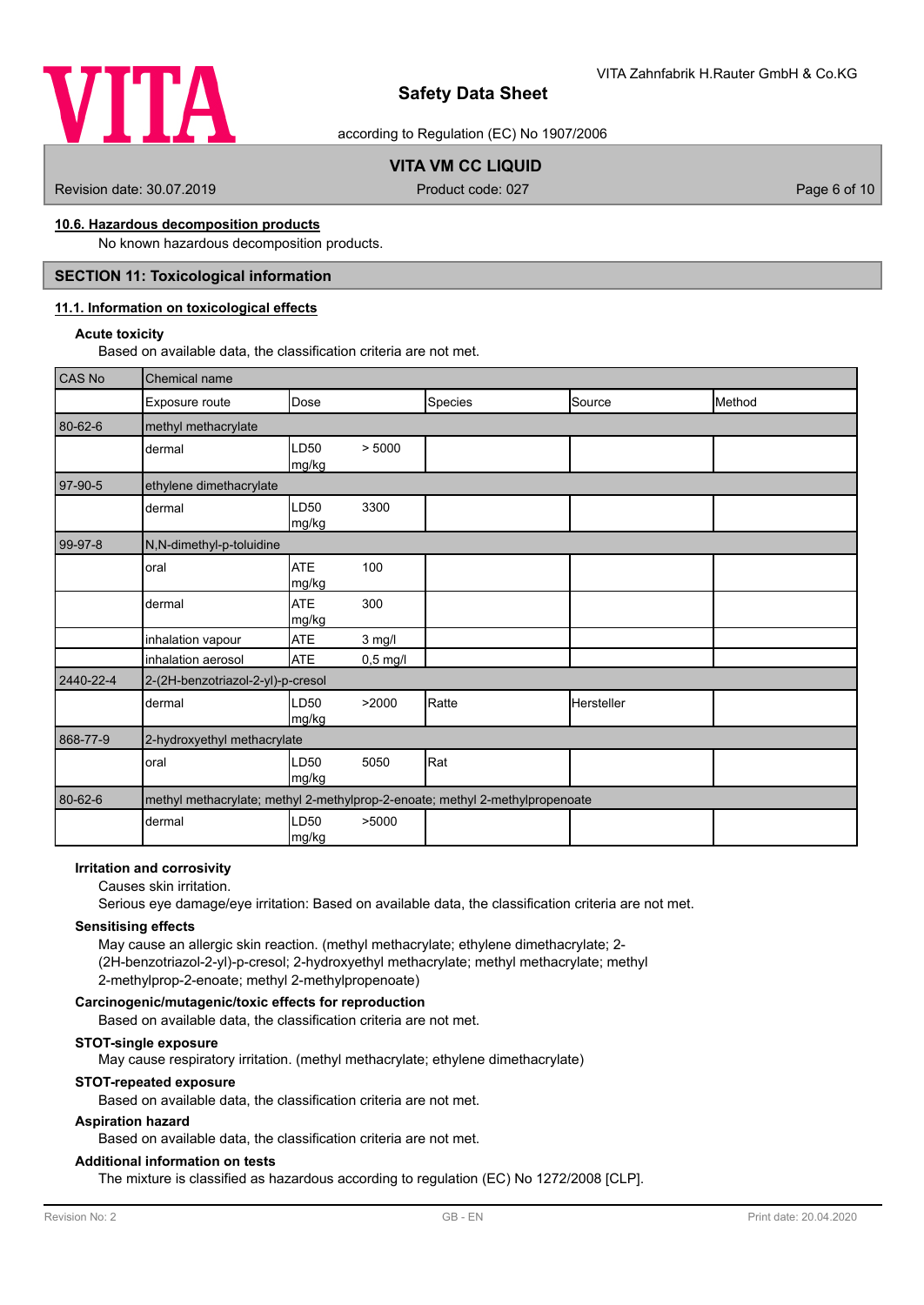

according to Regulation (EC) No 1907/2006

# **VITA VM CC LIQUID**

Revision date: 30.07.2019 **Product code: 027** Product code: 027 **Page 7 of 10** 

## **SECTION 12: Ecological information**

# **12.1. Toxicity**

#### The product is not: Ecotoxic.

| <b>CAS No</b> | Chemical name               |                  |                                               |               |                 |  |
|---------------|-----------------------------|------------------|-----------------------------------------------|---------------|-----------------|--|
|               | Aquatic toxicity            | Dose             | $\lfloor$ [h] $\rfloor$ [d] $\rfloor$ Species | <b>Source</b> | <b>I</b> Method |  |
| 868-77-9      | 2-hydroxyethyl methacrylate |                  |                                               |               |                 |  |
|               | Acute fish toxicity         | ∟C50<br>227 mg/l | 96 h Pimephales promelas                      |               |                 |  |

#### **12.2. Persistence and degradability**

The product has not been tested.

## **12.3. Bioaccumulative potential**

The product has not been tested.

## **Partition coefficient n-octanol/water**

| CAS No<br>___ | <b>Chemical</b><br>name<br>$\sim$ $\sim$ | Pow<br>Log     |
|---------------|------------------------------------------|----------------|
| 868-77-9      | 2-hydroxyethyl methacrylate              | $\mathbf{A}^-$ |
| 7-ম           | . .                                      | .              |

## **12.4. Mobility in soil**

The product has not been tested.

## **12.5. Results of PBT and vPvB assessment**

The product has not been tested.

### **12.6. Other adverse effects**

No information available.

### **Further information**

Do not allow to enter into surface water or drains. Do not allow to enter into soil/subsoil.

# **SECTION 13: Disposal considerations**

# **13.1. Waste treatment methods**

#### **Disposal recommendations**

Do not allow to enter into surface water or drains. Do not allow to enter into soil/subsoil. Dispose of waste according to applicable legislation.

## **Contaminated packaging**

Non-contaminated packages may be recycled. Handle contaminated packages in the same way as the substance itself.

## **SECTION 14: Transport information**

### **Land transport (ADR/RID)**

| 14.1. UN number:                  | <b>UN 1247</b>                          |
|-----------------------------------|-----------------------------------------|
| 14.2. UN proper shipping name:    | METHYL METHACRYLATE MONOMER, STABILIZED |
| 14.3. Transport hazard class(es): | 3                                       |
| 14.4. Packing group:              | Ш                                       |
| Hazard label:                     | 3                                       |
|                                   |                                         |
| Classification code:              | F <sub>1</sub>                          |
| Special Provisions:               | 386                                     |
| Limited quantity:                 | 1 I                                     |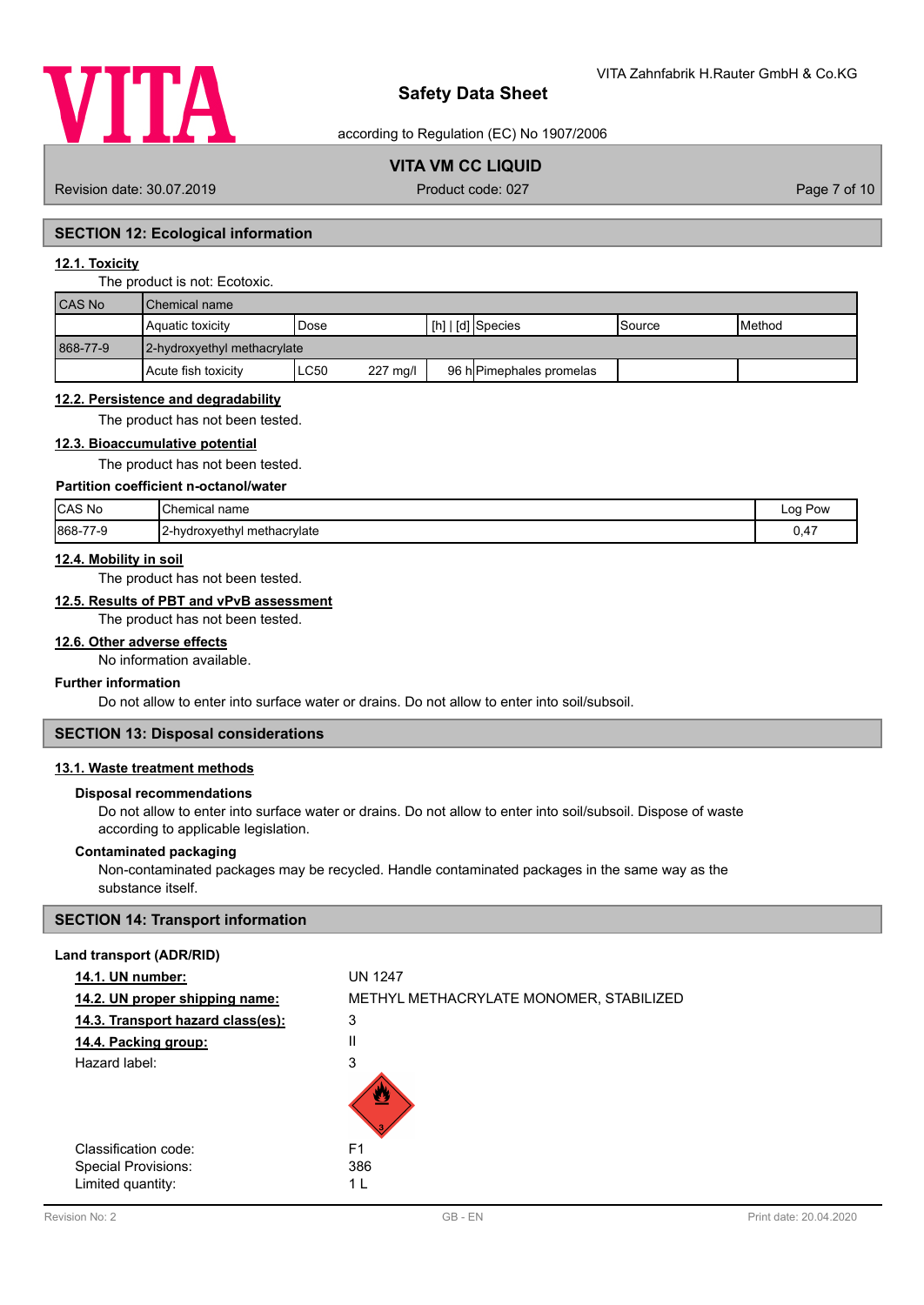

# according to Regulation (EC) No 1907/2006

| <b>VITA VM CC LIQUID</b>                                              |                                         |              |  |  |
|-----------------------------------------------------------------------|-----------------------------------------|--------------|--|--|
| Revision date: 30.07.2019                                             | Product code: 027                       | Page 8 of 10 |  |  |
| Excepted quantity:                                                    | E <sub>2</sub>                          |              |  |  |
| Transport category:                                                   | $\overline{2}$                          |              |  |  |
| Hazard No:                                                            | 339                                     |              |  |  |
| Tunnel restriction code:                                              | D/E                                     |              |  |  |
| Inland waterways transport (ADN)                                      |                                         |              |  |  |
| 14.1. UN number:                                                      | <b>UN 1247</b>                          |              |  |  |
| 14.2. UN proper shipping name:                                        | METHYL METHACRYLATE MONOMER, STABILIZED |              |  |  |
| 14.3. Transport hazard class(es):                                     | 3                                       |              |  |  |
| 14.4. Packing group:                                                  | $\mathbf{II}$                           |              |  |  |
| Hazard label:                                                         | 3                                       |              |  |  |
|                                                                       |                                         |              |  |  |
| Classification code:                                                  | F <sub>1</sub>                          |              |  |  |
| Special Provisions:                                                   | 386                                     |              |  |  |
| Limited quantity:                                                     | 1 <sub>L</sub>                          |              |  |  |
| Excepted quantity:                                                    | E <sub>2</sub>                          |              |  |  |
| <b>Marine transport (IMDG)</b>                                        |                                         |              |  |  |
| 14.1. UN number:                                                      | <b>UN 1247</b>                          |              |  |  |
| 14.2. UN proper shipping name:                                        | METHYL METHACRYLATE MONOMER, STABILIZED |              |  |  |
| 14.3. Transport hazard class(es):                                     | 3                                       |              |  |  |
| 14.4. Packing group:                                                  | $\mathbf{II}$                           |              |  |  |
| Hazard label:                                                         | 3                                       |              |  |  |
|                                                                       |                                         |              |  |  |
| Special Provisions:                                                   | 386                                     |              |  |  |
| Limited quantity:                                                     | 1 <sub>L</sub>                          |              |  |  |
| Excepted quantity:                                                    | E <sub>2</sub>                          |              |  |  |
| EmS:                                                                  | F-E, S-D                                |              |  |  |
| Air transport (ICAO-TI/IATA-DGR)                                      |                                         |              |  |  |
| 14.1. UN number:                                                      | <b>UN 1247</b>                          |              |  |  |
| 14.2. UN proper shipping name:                                        | METHYL METHACRYLATE MONOMER, STABILIZED |              |  |  |
| 14.3. Transport hazard class(es):                                     | 3                                       |              |  |  |
| 14.4. Packing group:                                                  | Ш                                       |              |  |  |
| Hazard label:                                                         | 3                                       |              |  |  |
|                                                                       |                                         |              |  |  |
| <b>Special Provisions:</b>                                            | A209                                    |              |  |  |
| Limited quantity Passenger:                                           | 1 <sub>L</sub>                          |              |  |  |
| Passenger LQ:                                                         | Y341                                    |              |  |  |
| Excepted quantity:                                                    | E <sub>2</sub>                          |              |  |  |
| IATA-packing instructions - Passenger:                                | 353                                     |              |  |  |
| IATA-max. quantity - Passenger:<br>IATA-packing instructions - Cargo: | 5L<br>364                               |              |  |  |
| IATA-max. quantity - Cargo:                                           | 60L                                     |              |  |  |
| 14.5. Environmental hazards                                           |                                         |              |  |  |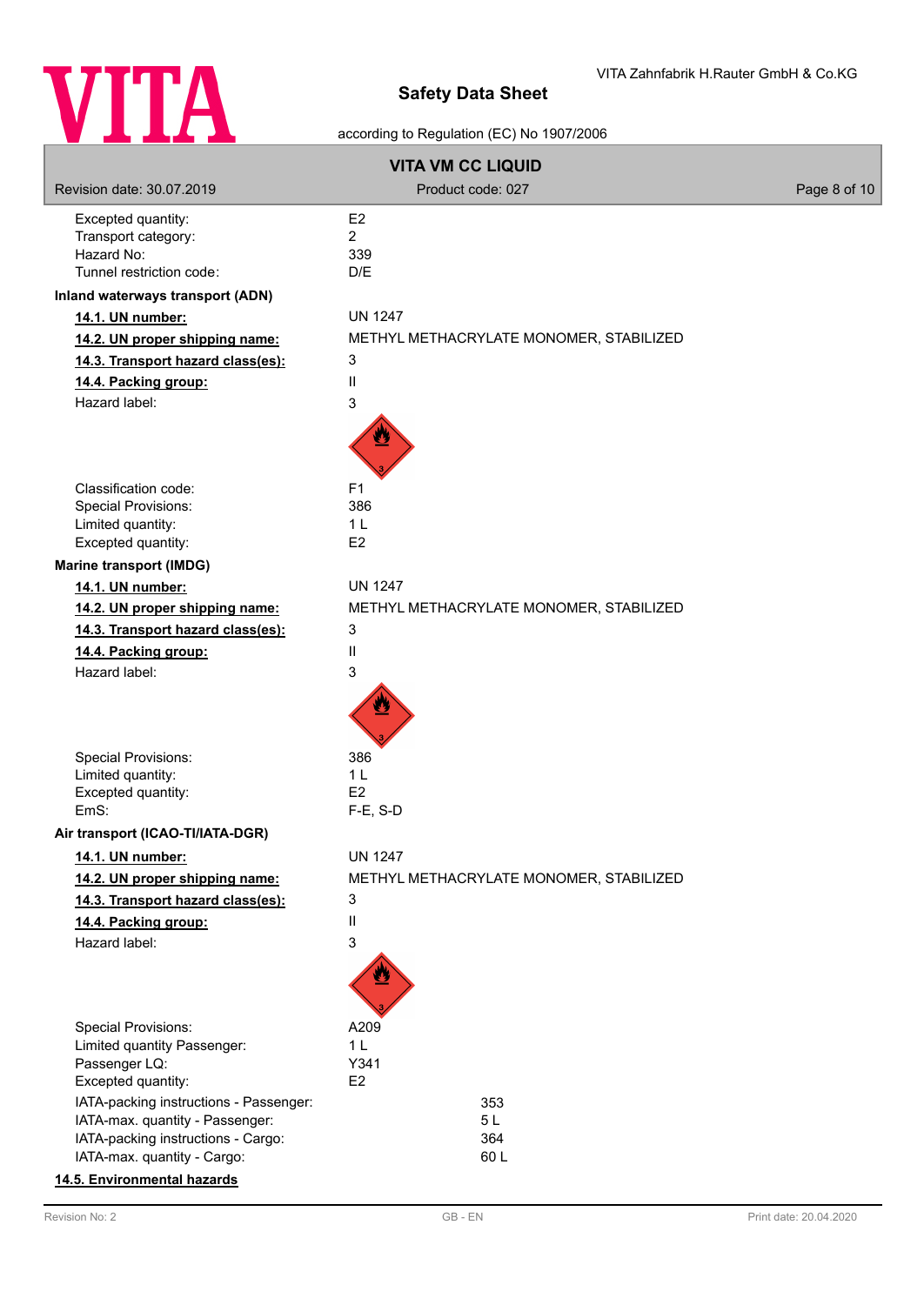

according to Regulation (EC) No 1907/2006

# **VITA VM CC LIQUID**

Revision date: 30.07.2019 **Product code: 027** Page 9 of 10

ENVIRONMENTALLY HAZARDOUS: no

# **14.6. Special precautions for user**

Warning: Combustible liquid.

## **14.7. Transport in bulk according to Annex II of Marpol and the IBC Code**

not applicable

## **SECTION 15: Regulatory information**

|  | 15.1. Safety, health and environmental regulations/legislation specific for the substance or mixture |  |  |  |
|--|------------------------------------------------------------------------------------------------------|--|--|--|
|  |                                                                                                      |  |  |  |

### **EU regulatory information**

(SEVESO III):

Restrictions on use (REACH, annex XVII):

Entry 3: 2-hydroxyethyl methacrylate Information according to 2012/18/EU

P5c FLAMMABLE LIQUIDS

### **National regulatory information**

| Employment restrictions:       | Observe restrictions to employment for juveniles according to the 'juvenile'<br>work protection quideline' (94/33/EC). |
|--------------------------------|------------------------------------------------------------------------------------------------------------------------|
| Water hazard class (D):        | 2 - obviously hazardous to water                                                                                       |
| Skin resorption/Sensitization: | Causes allergic hypersensitivity reactions.                                                                            |

## **15.2. Chemical safety assessment**

Chemical safety assessments for substances in this mixture were not carried out.

## **SECTION 16: Other information**

### **Abbreviations and acronyms**

ADR: Accord européen sur le transport des marchandises dangereuses par Route (European Agreement concerning the International Carriage of Dangerous Goods by Road ) IMDG: International Maritime Code for Dangerous Goods IATA: International Air Transport Association GHS: Globally Harmonized System of Classification and Labelling of Chemicals EINECS: European Inventory of Existing Commercial Chemical Substances ELINCS: European List of Notified Chemical Substances CAS: Chemical Abstracts Service LC50: Lethal concentration, 50% LD50: Lethal dose, 50% CLP: Classification, labelling and Packaging REACH: Registration, Evaluation and Authorization of Chemicals GHS: Globally Harmonised System of Classification, Labelling and Packaging of Chemicals UN: United Nations DNEL: Derived No Effect Level DMEL: Derived Minimal Effect Level PNEC: Predicted No Effect Concentration ATE: Acute toxicity estimate LL50: Lethal loading, 50% EL50: Effect loading, 50% EC50: Effective Concentration 50% ErC50: Effective Concentration 50%, growth rate NOEC: No Observed Effect Concentration BCF: Bio-concentration factor PBT: persistent, bioaccumulative, toxic vPvB: very persistent, very bioaccumulative RID: Regulations concerning the international carriage of dangerous goods by rail ADN: European Agreement concerning the International Carriage of Dangerous Goods by Inland Waterways